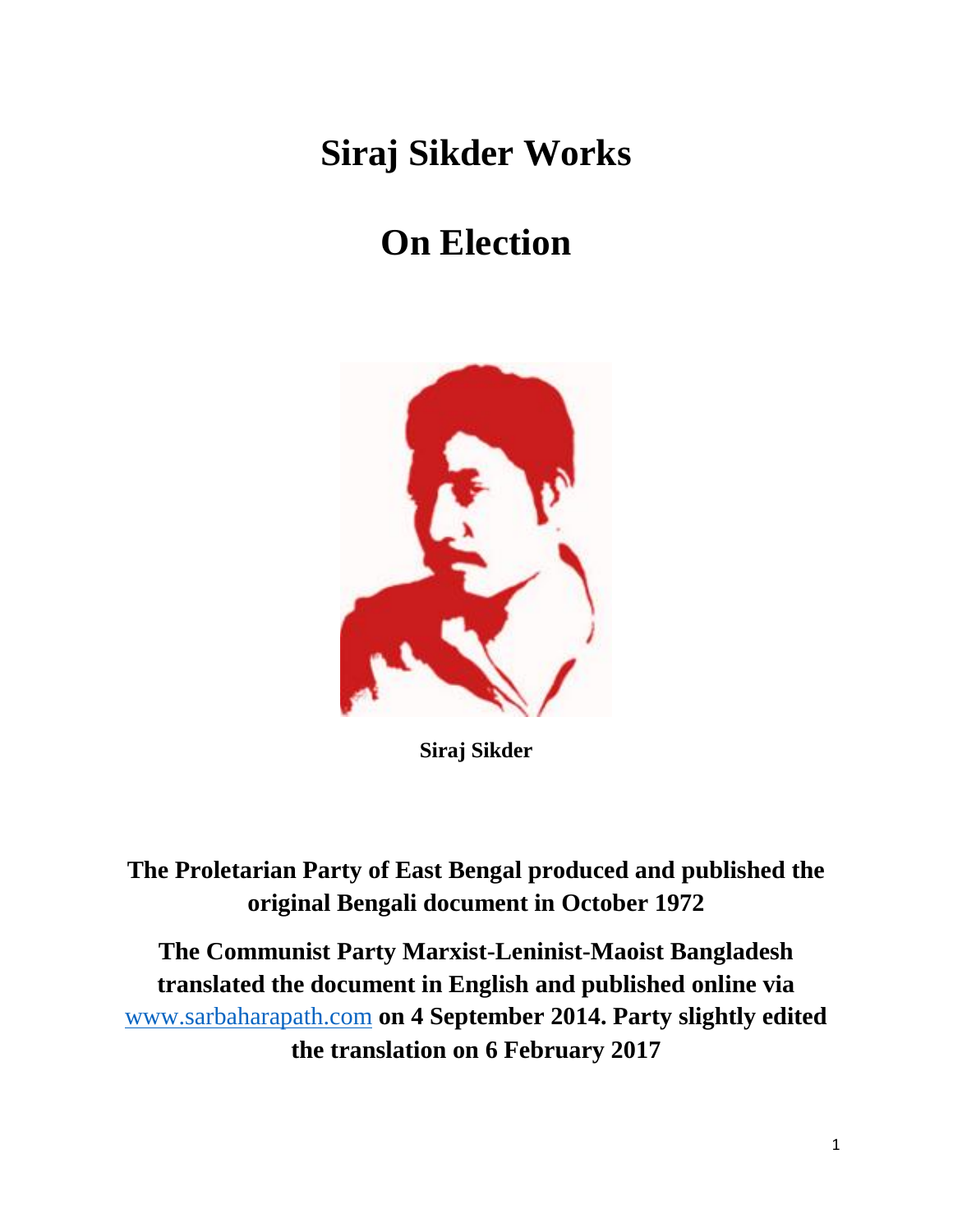Mir Jafar (The historic National traitor of Bengal who in 1757 in collusion with British bandits, made the war between Bengal-Bihar-Odhisha kingdom vs British Bandit a farce resulting defeat of Bengali side—Translator) of East Bengal the six mountains' lackey Awami League have passed the document of national treason—the constitution through their so-called Parliamentarians in a fascist manner, and thereafter they have dissolved parliament, formed interim ministry and took the program of holding new election.

## **The reason why they have dissolved parliament and scheduled election:**

Mass discontent against the six mountains' lackey Awami League fascist government is bursting out in severe rage and rapidly being raised to the stage of Armed Struggle.

By making election hoax, this is a conspiracy to trap people in the blind path of parliament.

• The Awami League fascists are losing popularity rapidly and getting isolated from people.

They are giving election in fear that if it is late they will not get any vote at all.

• The contradiction between on the one side the US led imperialism and on the other side the Soviet Social Imperialism and Indian expansionism is being reflected inside Awami League.

This is why Students League, Workers League, Peasants League have got divided (Those are wings of Awami League – Translator).

This contradiction exists in Awami League too.

The principal aspect of the contradiction inside Awami League is the Lackeys of Soviet-India.

They want to keep East Bengal as a colony of India and a resource for the Soviet to plunder.

On the other side, the US led imperialist lackeys inside Awami League want to make East Bengal a US led imperialist colony.

The biting of each other between the two camps and serious unpopularity of the so-called parliament members is the cause behind dissolving parliament and scheduling new election.

The contradiction between the two camps is reflecting in election too.

Conspiracy is being made to use election as a way to establish domination of one side by another, that is, make defeat of one side by another to capture power.